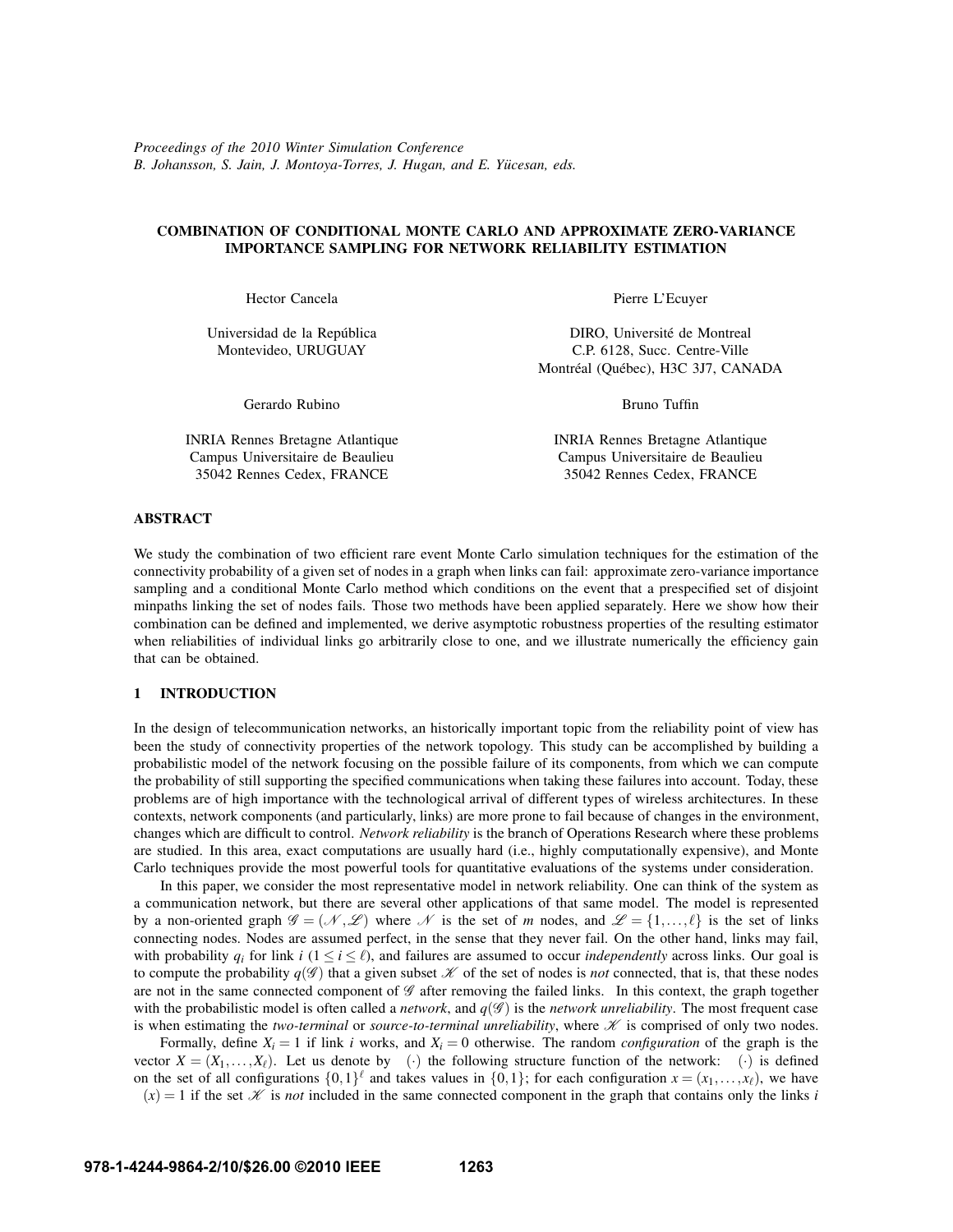for which  $x_i = 1$ , and the value 0 otherwise. Observe that, for convenience, our definition of  $\phi(\cdot)$  differs from the structure function that is commonly adopted, and which corresponds to  $1-\phi(\cdot)$ .

The network unreliability is then

$$
q(\mathscr{G}) = \mathbb{E}[\phi(X)] = \sum_{x \in \{0,1\}^{\ell}} \phi(x) \mathbb{P}[X=x] = \sum_{x \in \{0,1\}^{\ell}} \phi(x) \prod_{i=1}^{\ell} (q_i(1-x_i) + (1-q_i)x_i).
$$

The number of terms to be considered for computing this probability has  $2^{\ell}$  elements, that is, its size increases exponentially with the number of links. Actually, the  $K$ -connectivity problem is know to be NP-hard in general (Ball 1986). As a consequence Monte Carlo simulation becomes a relevant tool when looking at large graphs.

*Standard* Monte Carlo consists in generating *n* independent copies of *X* (that is of the random graph), say  $X^{(1)}, \ldots, X^{(n)}$ , and to take as an (unbiased) approximation of  $q(\mathscr{G})$  the average value  $\sum_{j=1}^{n} \phi(X^{(j)})/n$ . From the law of large numbers, this approximation converges almost surely to  $q(\mathscr{G})$  as  $n \to \infty$ . One can compute a confidence interval with confidence  $1 - \alpha$ , centered at the approximation, of half-width  $c_{\alpha}\sigma/\sqrt{n}$ , where  $c_{\alpha}$  is the  $1 - \alpha/2$ quantile of the standard normal distribution (with mean 0 and variance 1) and  $\sigma$  is the standard deviation of  $\phi(X)$ . From the Central Limit Theorem, this confidence interval is approximately valid when  $nq(\mathscr{G})$  is large enough (Asmussen and Glynn 2007).

The standard Monte Carlo is based on the direct use of  $\phi(X)$ , which is a Bernoulli random variable, and therefore  $\sigma^2 = q(\mathscr{G})(1 - q(\mathscr{G}))$ . Then one can note that the *relative* half-width of the confidence interval, given by this half-width divided by the expected value we are computing, i.e.,  $n^{-1/2}c_{\alpha}\sigma/q(\mathscr{G})$ , is  $c_{\alpha}\sqrt{1-q(\mathscr{G})}/\sqrt{nq(\mathscr{G})} \to \infty$ as  $q(\mathscr{G}) \to 0$ . In other words, the rarer the event, the larger the sample size required to get a confidence interval with a fixed relative accuracy.

This highlights the need for designing more subtle simulation techniques dealing with rare events. For more about rare event simulation, the reader can look at Rubino and Tuffin (2009). The goal is to use another estimator *Y* of  $q(\mathscr{G})$  with variance Var $[Y]$  for which a relative accuracy is not (or at least less) sensitive to rarity. In general, define the relative error as  $RE[Y] = (Var[Y])^{1/2}/E[Y]$ . An estimator *Y* will be said to verify *bounded relative error* (BRE) if RE[*Y*] remains bounded as  $q(\mathscr{G}) \to 0$ . In that case, the sample size needed to get a specified relative accuracy is bounded whatever the rarity of the event. An even better property is the so-called *vanishing relative error* (VRE), meaning that  $RE[Y] \rightarrow 0$  when  $\varepsilon \rightarrow 0$  (L'Ecuyer et al. 2010a).

A well-known variance reduction technique is *importance sampling* (IS) (Asmussen and Glynn 2007). It consists in changing the probability law  $\mathbb P$  (and expectation  $\mathbb E$ ) driving the system to a new one  $\mathbb P$  (and associated expectation  $\widetilde{E}$ ), but simulating a new random variable  $\phi(X)L(X)$  instead of  $\phi(X)$  to keep an unbiased estimator, with  $L(x)$  =  $d\mathbb{P}(x)/d\widetilde{\mathbb{P}}(x)$  is the associated likelihood ratio. Indeed,  $\mathbb{E}[\phi(X)] = \int \phi(x)d\mathbb{P}(x) = \int \phi(x)L(x)d\widetilde{\mathbb{P}}(x) = \widetilde{\mathbb{E}}[\phi(X)L(X)].$ By an appropriate change of probability law, the variance  $Var[\phi(X)L(X)]$  can be significantly reduced with respect to  $Var[\phi(X)]$ .

The rest of the paper is organized as follows. Section 2 details the simulation method studied in this paper. It combines conditional Monte Carlo and importance sampling. Section 3 analyzes its robustness properties as the reliability of individual links goes to 1. Section 4 illustrates the gain that can be obtained on benchmark examples, compared with standard Monte Carlo, and also compared with conditional Monte Carlo or importance sampling alone.

## **2 DESCRIPTION OF THE METHOD**

The method we are going to describe and study is based on the use of minpaths. A *minpath* is a minimal set of links whose correct operation ensures that the global system is operational, i.e, that all terminals in  $K$  are connected. In the general  $K$ -terminal network reliability case, a minpath will topologically correspond to a  $K$ -tree (a tree included in the given graph, whose terminal set is  $\mathcal{K}$ ). In the case of source-to-terminal network reliability, that is, when  $|\mathcal{K}| = 2$ , a minpath topologically corresponds to an elementary path between the terminals. Although the numerical ilustrations will be given in the case of the source-to-terminal network reliability, the general description given below corresponds to the general case.

Given the graph G and the terminal set  $\mathcal{K}$ , select a set of *h* disjoint minpaths  $\mathcal{P} = \{P_1, \ldots, P_h\}$  connecting each the set  $\mathscr K$ . For the selection of the set  $\mathscr P$ , different methods for finding trees in graphs can be used. For the source-to-terminal case, see Remark 1 below or Cancela et al. (2009). Define by  $p_i$  ( $1 \le j \le h$ ) the probability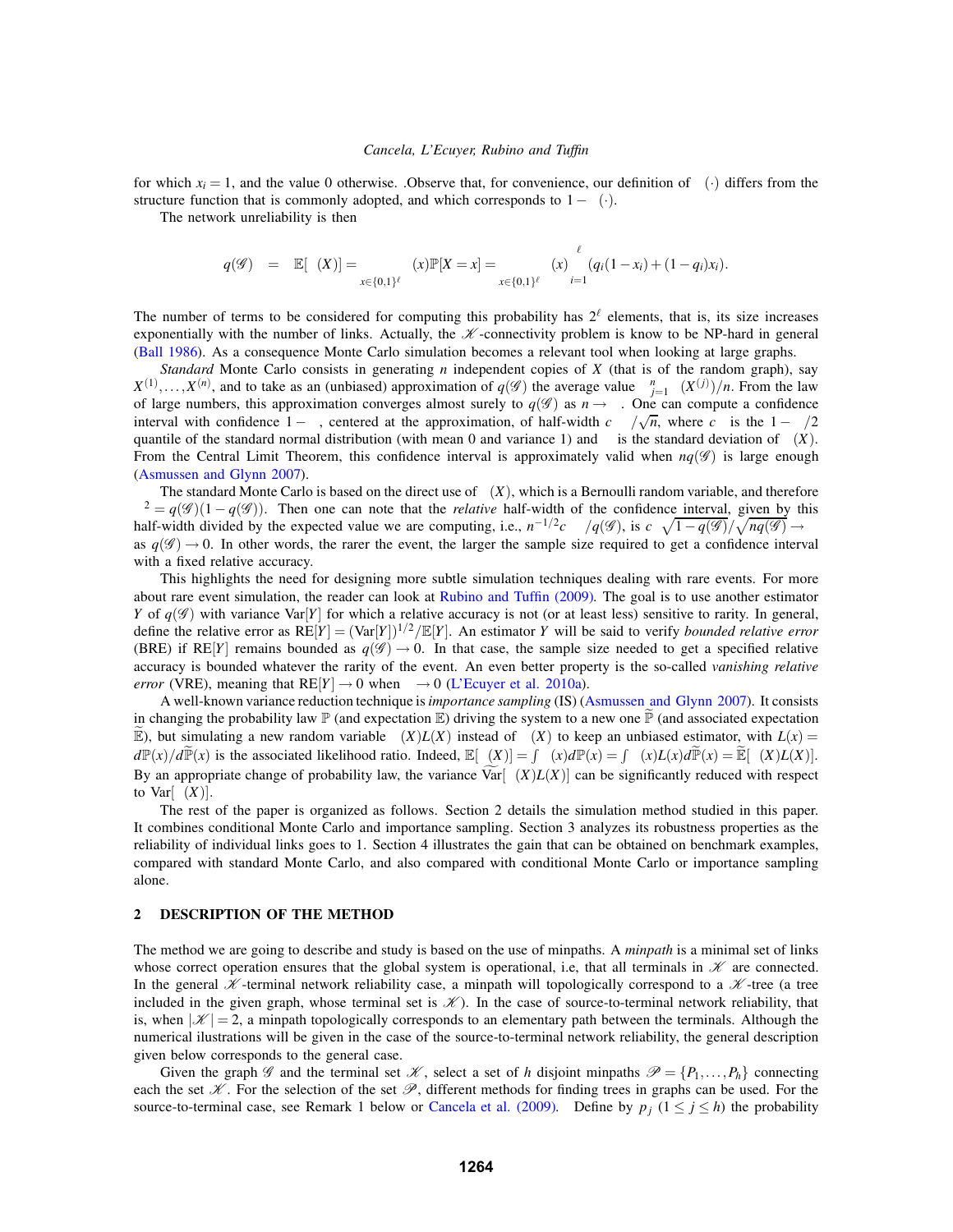that all links of minpath *P<sub>j</sub>* work. Due the to the independence of failures,  $p_j = \prod_{i \in P_j} (1 - q_i)$ . Let also  $m_j$  be the number of links in *Pj*.

Remark now that obtaining a configuration where the set  $K$  of nodes is not connected requires that at least one link on each minpath  $P_j$  is failed. Let C be the event "every minpath in  $\mathcal{P}$  has at least one link that does not work." This event has probability  $p = \prod_{j=1}^{h} (1 - p_j)$ . Instead of generating independent copies of the configuration *X* of the graph under its original distribution, we will generate them conditional on *C*, and then multiply the estimator by  $p = \mathbb{P}[C]$  to recover an unbiased estimator. Let *Y* denote the Bernoulli random variable  $\phi(X)$  conditional on *C*. We have

$$
\mathbb{E}[\phi(X)] = \mathbb{E}[\phi(X) | C] \mathbb{P}[C] = p \mathbb{E}[Y].
$$

We can estimate  $q(\mathscr{G})$  by the average of *n* independent copies of pY, This kind of conditional Monte Carlo procedure is known to always reduce the variance with respect to the standard estimator (Asmussen and Glynn 2007).

It remains to see how we can efficiently generate *X* conditional on *C*. Suppose that the links on each minpath are ordered (in any way), and let  $i_{j,1},...,i_{j,m_j}$  be the ordered list of links on minpath  $P_j$ . Define the random variable  $W_j$  as the index of the first failed link in this list, for each  $P_j$ . The idea is to first sample these  $W_j$  directly, and then sample the other links. Note that  $\mathbb{P}[W_j = w]$  is simply the probability that links numbered 1 to  $w-1$  on  $P_j$  are working and link *w* is not, conditionally on the fact that at least one link in the minpath is failed. We then have, ∀*w* ∈ {1,...,*mj*} (Cancela et al. 2009),

$$
\mathbb{P}[W_j = w] = \frac{(1 - q_{i_{j,1}})(1 - q_{i_{j,2}}) \cdots (1 - q_{i_{j,w-1}}) q_{i_{j,w}}}{1 - (1 - q_{i_{j,1}})(1 - q_{i_{j,2}}) \cdots (1 - q_{i_{j,m_j}})}.
$$

All other links  $i \notin \bigcup_{j=1}^{h} \{i_{j,1}, \ldots, i_{j,W_j}\}$  (i.e., that belong to none of the paths  $P_j$ ) can then be sampled from their *a priori* original Bernoulli distribution, with a probability  $q_i$  to be failed, since no additional information is available from the event *C*. This gives a (conditional) configuration from which one can check if the nodes in  $\mathcal K$  are connected or not (i.e., compute *Y*).

This describes the conditional Monte Carlo procedure, which we will now combine with IS. To do that, instead of sampling the links with the probabilities just described, we will use modified probabilities prescribed by an IS procedure that mimics the zero-variance change of measure. A general description of zero-variance IS estimators can be found in L'Ecuyer and Tuffin (2008), and a specific description for the static reliability problem (but not using the conditional expectation that minpaths are failed) in L'Ecuyer et al. (2010b).

Recall that minpaths in  $\mathscr P$  are indexed (ordered) from 1 to *h*. Each minpath  $P_i$  also has its links ordered from 1 to  $m_j$ . Finally, the rest of the links are also indexed in some order. Define  $\mathscr{G}_{j;w_1,...,w_j}$  as the graph such for each minpath  $P_k$  (1 ≤  $k \le j$ ) the first failed link is the  $w_k$ -th, that is, all links 1 to  $w_{k-1}$  on every minpath  $P_k$  are considered as working while the  $w_k$ th is failed, the status of all other links of  $\mathscr G$  being still considered random. The principle of our IS procedure is the following:

• First sample the first broken link on each minpath  $P_i$  knowing the status of the first broken link of minpaths *P*<sub>1</sub>, . . . , *P*<sub>*j*−1</sub> according to

$$
\widetilde{\mathbb{P}}[W_j = w] = \mathbb{P}[W_j = w] \frac{q(\mathcal{G}_{j;w_1,\dots,w_{j-1},w})}{\sum_{k=1}^{m_j} \mathbb{P}[W_j = k] q(\mathcal{G}_{j;w_1,\dots,w_{j-1},k})}.
$$
\n(1)

• Second, the link states not sampled yet are determined *successively* with the following IS rule, according to the predefined order of links (but where link states already sampled on minpaths are considered fixed). Define  $\mathscr{G}_{i,0,\text{hist}}$  (respectively  $\mathscr{G}_{i,1,\text{hist}}$ ) as the graph for which all the states of each minpath  $P_i$  up to  $W_j$  have been sampled as described just above, as well as all links  $k \notin \bigcup_{j=1}^{h} \{i_{j,1},\ldots,i_{j,W_j}\}$  such that  $k < i$ , and link *i* is selected as failed (respectively as working). Here "hist" stands for "history" (to simplify the notation). Link *i* is sampled as failed with probability

$$
\widetilde{q}_i = \frac{q_i q(\mathcal{G}_{i,0,\text{hist}})}{q_i q(\mathcal{G}_{i,0,\text{hist}}) + (1 - q_i) q(\mathcal{G}_{i,1,\text{hist}})}.
$$
\n(2)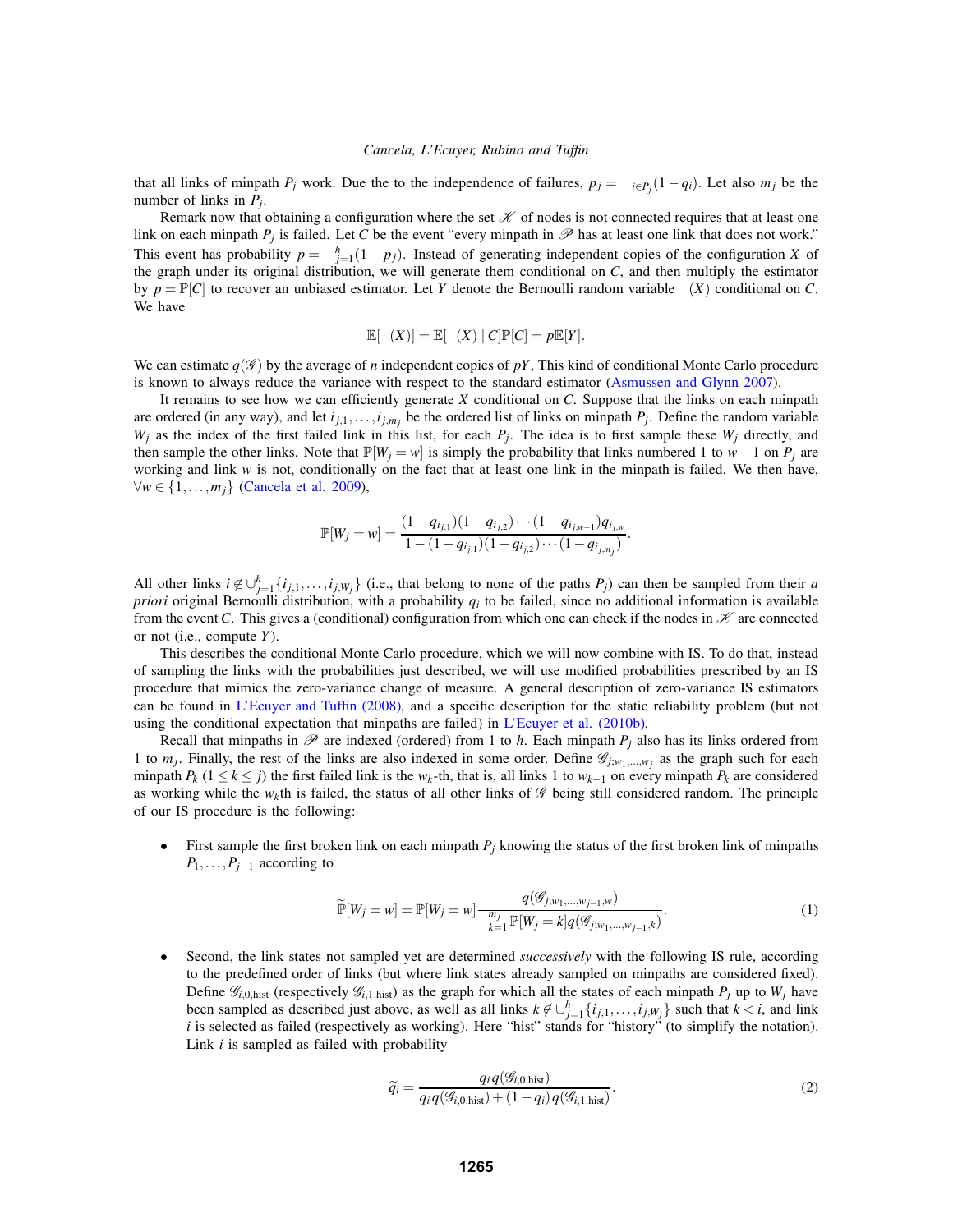The corresponding likelihood ratio is given by

$$
L(X) = \prod_{j=1}^{h} \frac{\mathbb{P}[W_j = w_j]}{\widetilde{\mathbb{P}}[W_j = w_j]} \prod_{1 \le i \le \ell, i \notin \cup_{j=1}^{h} \{i_{j,1}, \dots, i_{j,w_j}\}} \frac{q_i(1 - X_i) + (1 - q_i)X_i}{\widetilde{q}_i(1 - X_i) + (1 - \widetilde{q}_i)X_i}.
$$
(3)

Define

$$
Y' = \phi(X)L(X).
$$

**Theorem 1.** *The estimator*  $Y'$  *of*  $\mathbb{E}[Y]$  *is unbiased and has variance*  $Var[Y'] = 0$ *.* 

*Proof.* We are going to show that *Y'* always produces the value  $\mathbb{E}[Y] = q(\mathscr{G})$ . As a consequence, we will have  $\widetilde{\mathbb{E}}[Y'] = \mathbb{E}[Y]$  and  $\text{Var}[Y'] = 0$ . For all  $j \in \{0, ..., h\}$ , define  $Y'(w_1, ..., w_j)$  as a random variable having the same distribution as *Y* conditional on  $W_1 = w_1, \ldots, W_j = w_j$ . Observe that  $Y'(w_1, \ldots, w_h)$  is the estimator obtained by applying the IS scheme (2) to sample successively the states of the links of the graph  $\mathcal{G}_{h;w_1,...,w_h}$ . From the results of L'Ecuyer et al. (2010b), we always have  $Y'(w_1, \ldots, w_h) = q(\mathcal{G}_{h;w_1,\ldots,w_h})$ . From (1), for  $j \leq h$ ,

$$
Y'(w_1, ..., w_{j-1}) = Y'(w_1, ..., w_j) \frac{\mathbb{P}[W_j = w_j]}{\widetilde{\mathbb{P}}[W_j = w_j]}
$$
  
=  $Y'(w_1, ..., w_j) \frac{1}{q(\mathscr{G}_{j;w_1, ..., w_{j-1}, w_j})} \sum_{k=1}^{m_j} \mathbb{P}[W_j = k] q(\mathscr{G}_{j;w_1, ..., w_{j-1}, k}).$ 

But by induction (starting from  $j = k$  down to  $j = 1$ ), if  $Y'(w_1, \ldots, w_j) = q(\mathscr{G}_{j;w_1,\ldots,w_j})$ , using also that, by conditioning over the value of *Wj*,

$$
\sum_{k=1}^{m_j} \mathbb{P}[W_j = k] q(\mathcal{G}_{j;w_1,\dots,w_{j-1},k}) = q(\mathcal{G}_{j-1;w_1,\dots,w_{j-1}}),
$$
\n(4)

 $\Box$ 

 $\text{we get } Y'(w_1, \ldots, w_{j-1}) = q(\mathcal{G}_{j-1;w_1, \ldots, w_{j-1}}) \ \forall j, \text{ and therefore } Y' = q(\mathcal{G}).$ 

Unfortunately, this estimator cannot be implemented exactly, because it requires the knowledge of 
$$
q(\mathcal{G}_{j;w_1,\ldots,w_{j-1},w})
$$
,  $q(\mathcal{G}_{i,0,\text{hist}})$  and  $q(\mathcal{G}_{i,1,\text{hist}})$ . If those values were known, there would be no need to use simulation, because  $q(\mathcal{G})$  could be computed immediately. Instead, we propose here to use an approximation  $\hat{q}(\cdot)$  of  $q(\cdot)$ , and to plug this approximation in expressions (1) and (2) in place of  $q(\cdot)$ . Our approximation follows the same principle as in L'Ecuyer et al. (2010b): we define it as the maximal probability of a mincut of the graph, and refer to it as a *mincut-maxprob* approximation. Recall that a *cut* (or  $\mathcal{K}$ -cut) in the graph  $\mathcal{G}$  is a set of links such that if we remove them from  $\mathcal{G}$ , the nodes in  $\mathcal{K}$  are not in the same connected component of the resulting graph, and that a *mincut* (minimal cut) is a cut that contains no other cut than itself. The probability of a cut is defined as the probability that all links of the cut fail. This approximation of  $q(\cdot)$  has the advantage of being relatively easy to compute, in polynomial time, using for instance the basic Ford-Fulkerson algorithm (Sedgewick and Schidlowsky 2003).

**Remark 1.** In Cancela et al. (2009), we have shown that for the conditional Monte Carlo approach, in the sourceto-terminal homogeneous case (that is when all links have the same reliability), there always exists a construction of the set of minpaths (actually in this case paths)  $\mathscr P$  yielding an "efficient" estimator, but that this is not possible in general in the heterogeneous case. The idea is to also use here the Ford-Fulkerson algorithm which runs in polynomial time in terms of the number of nodes and links. We prove in the next section that thanks to the IS change of measure, when sampling the first failed link on a minpath, robustness properties can be obtained in general (when reliabilities of individual links go to one).

## **3 ROBUSTNESS ANALYSIS**

The goal being to design a method that provides accurate results in the case of rare events, we are interested in how our algorithms behave in asymptotic regimes where the links have failure probabilities that converge to 0. To define such a regime, we introduce a rarity parameter  $\varepsilon \ll 1$ , as done for example in L'Ecuyer et al. (2010a),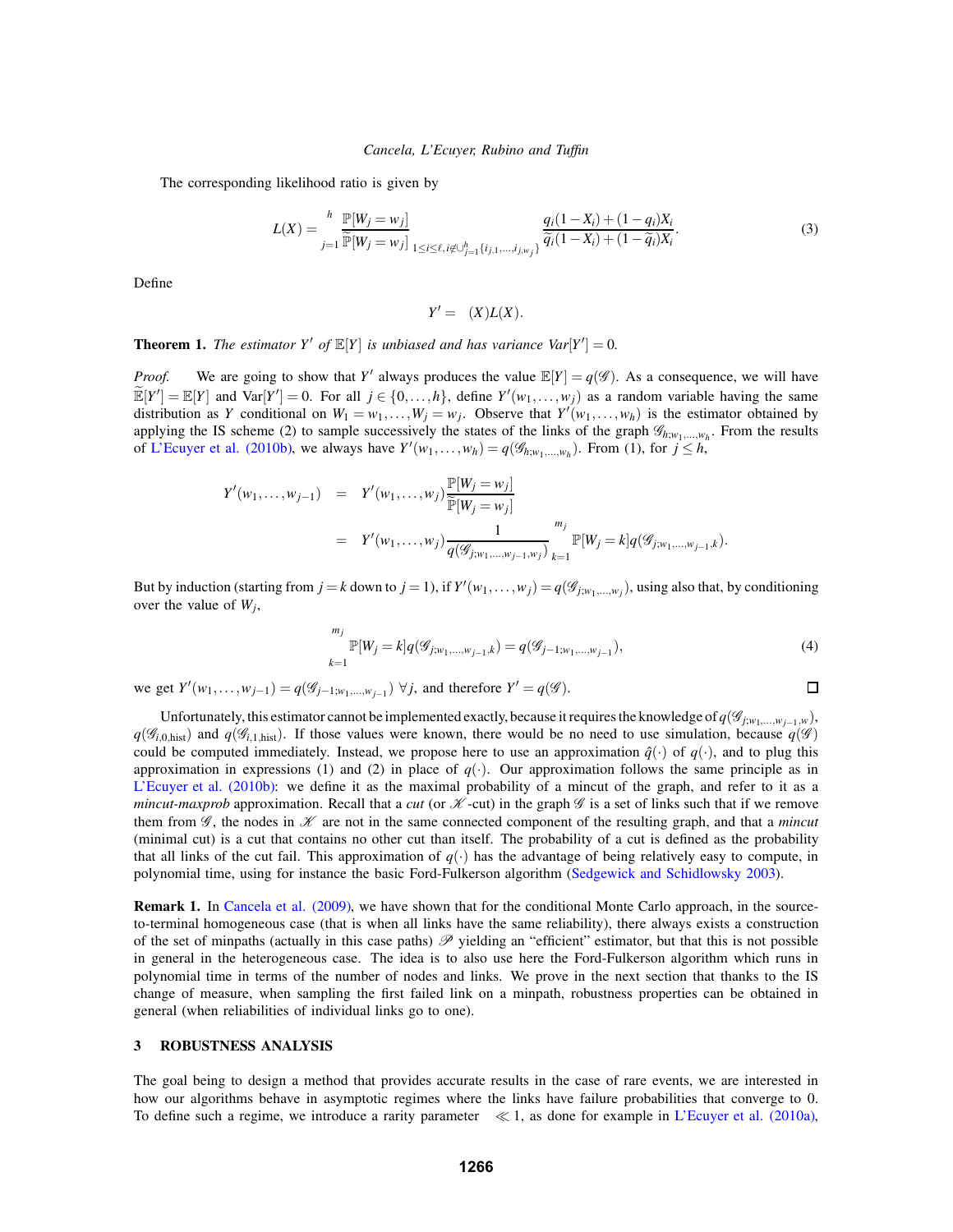Nakayama (1996), Shahabuddin (1994), and we assume that for each link *i*, there are positive constants *ai* and *bi* (independent of  $\varepsilon$ ) such that

$$
q_i = a_i \varepsilon^{b_i}.\tag{5}
$$

Thus we are investigating situations where the failure probabilities  $q_i$  of the individual links are very close to 0. Under this assumption, it is easy to verify (because the configuration space is finite and the probability of any configuration is a polynomial in  $\varepsilon$ ) that the system unreliability (which depends on  $\varepsilon$ ) is

$$
q(\mathcal{G}) = q(\mathcal{G}, \varepsilon) = \Theta(\varepsilon^c)
$$
\n(6)

for some constant  $c > 0$  (see Colbourn (1987), for instance) and  $q(\mathscr{G}) \to 0$  as  $\varepsilon \to 0$ . The BRE and VRE properties can then be reformulated in terms of the relative error as  $\varepsilon \to 0$  instead of as  $q(\mathscr{G}) \to 0$ .

We have the following robustness property for our combined scheme.

**Proposition 1.** *If*  $\hat{q}(\mathscr{G}') = \Theta(q(\mathscr{G}'))$  *as*  $\varepsilon \to 0$  *whatever the graph*  $\mathscr{G}'$ *, then our method yields BRE.* 

*Proof.* The proof is similar to that in L'Ecuyer et al. (2010b), except that we need to separate the following two steps: (i) sampling the first failed link on each minpath and (ii) sampling the state of the remaining links one after the other. Let  $a_{j;w_1,...,w_j}$  be the constant independent of  $\varepsilon$  (and strictly larger than 0) such that

$$
\hat{q}(\mathcal{G}_{j;w_1,...,w_j}) = a_{j;w_1,...,w_j} q(\mathcal{G}_{j;w_1,...,w_j}) + o(q(\mathcal{G}_{j;w_1,...,w_j})).
$$

From (4), all the terms  $\mathbb{P}[W_j = k]q(\mathscr{G}_{j;w_1,\ldots,w_{j-1},k})$  are  $O(q(\mathscr{G}_{j-1;w_1,\ldots,w_{j-1}}))$ , with at least one term  $\Theta(q(\mathscr{G}_{j-1;w_1,\ldots,w_{j-1}}))$ ; this means that there exists a constant  $b_{j-1;w_1,\dots,w_{j-1}} > 0$  independent of  $\varepsilon$  verifying

$$
\sum_{k=1}^{m_j} \mathbb{P}[W_j = k] \hat{q}(\mathcal{G}_{j;w_1,\ldots,w_{j-1},k}) = b_{j-1;w_1,\ldots,w_{j-1}} q(\mathcal{G}_{j-1;w_1,\ldots,w_{j-1}}) + o(q(\mathcal{G}_{j-1;w_1,\ldots,w_{j-1}}));
$$

similar arguments were developed in the proof of Theorem 2 of L'Ecuyer et al. (2010b). When sampling the first failed link on the *j*-th minpath  $(1 \le j \le h)$ , the likelihood ratio is

$$
L_j(W_j) = \frac{\sum_{k=1}^{m_j} \mathbb{P}[W_j = k] \hat{q}(\mathscr{G}_{j;W_1,\ldots,W_{j-1},k})}{\hat{q}(\mathscr{G}_{j;W_1,\ldots,W_{j-1},W_j})}
$$
  
\n
$$
\leq \frac{b_{j-1;W_1,\ldots,W_{j-1}} q(\mathscr{G}_{j-1;W_1,\ldots,W_{j-1}})}{a_{j;W_1,\ldots,W_j} q(\mathscr{G}_{j;W_1,\ldots,W_j})} + o(1)
$$
  
\n
$$
\leq d_1 \frac{q(\mathscr{G}_{j-1;W_1,\ldots,W_{j-1}})}{q(\mathscr{G}_{j;W_1,\ldots,W_j})} + o(1)
$$

with  $d_1 = \max b_{j-1;w_1,...,w_{j-1}}/a_{j;w_1,...,w_j}$ , the maximum being taken over all *j* and the whole (finite) set of values  $(w_1,...,w_h)$  (note that as the  $a_{j;w_1,...,w_j}$  are larger than 0,  $d_1$  is well-defined).

Similarly, from the proof of Theorem 2 of L'Ecuyer et al. (2010b), there exists a constant  $d_2$  independent of  $\varepsilon$  such that the likelihood ratio, when sampling the state of link *i* given that all the states of each minpath  $P_j$  up to *W<sub>j</sub>* have already been sampled, as well as all links  $k \notin \bigcup_{j=1}^{h} \{i_{j,1}, \ldots, i_{j,W_j}\}, k < i$ , verifies

$$
L_i(X_i) \leq d_2 \frac{q(\mathcal{G}_{i,X_i,\text{hist}})}{q(\mathcal{G}_{i-1,X_{i-1},\text{hist}})} + o(1).
$$

We then have from  $(3)$ ,

$$
L(X) \quad \leq \quad \prod_{j=1}^h \left( d_1 \frac{q(\mathscr{G}_{j-1;W_1,\ldots,W_{j-1}})}{q(\mathscr{G}_{j;W_1,\ldots,W_j})} + o(1) \right) \prod_{1 \leq i \leq \ell, \, i \not \in \cup_{j=1}^h \{i_{j,1},\ldots,i_{j,W_j}\}} \left( d_2 \frac{q(\mathscr{G}_{i,X_i,\text{hist}})}{q(\mathscr{G}_{i-1,X_{i-1},\text{hist}})} + o(1) \right) \leq d^{\ell} q(\mathscr{G}) + o(q(\mathscr{G}))
$$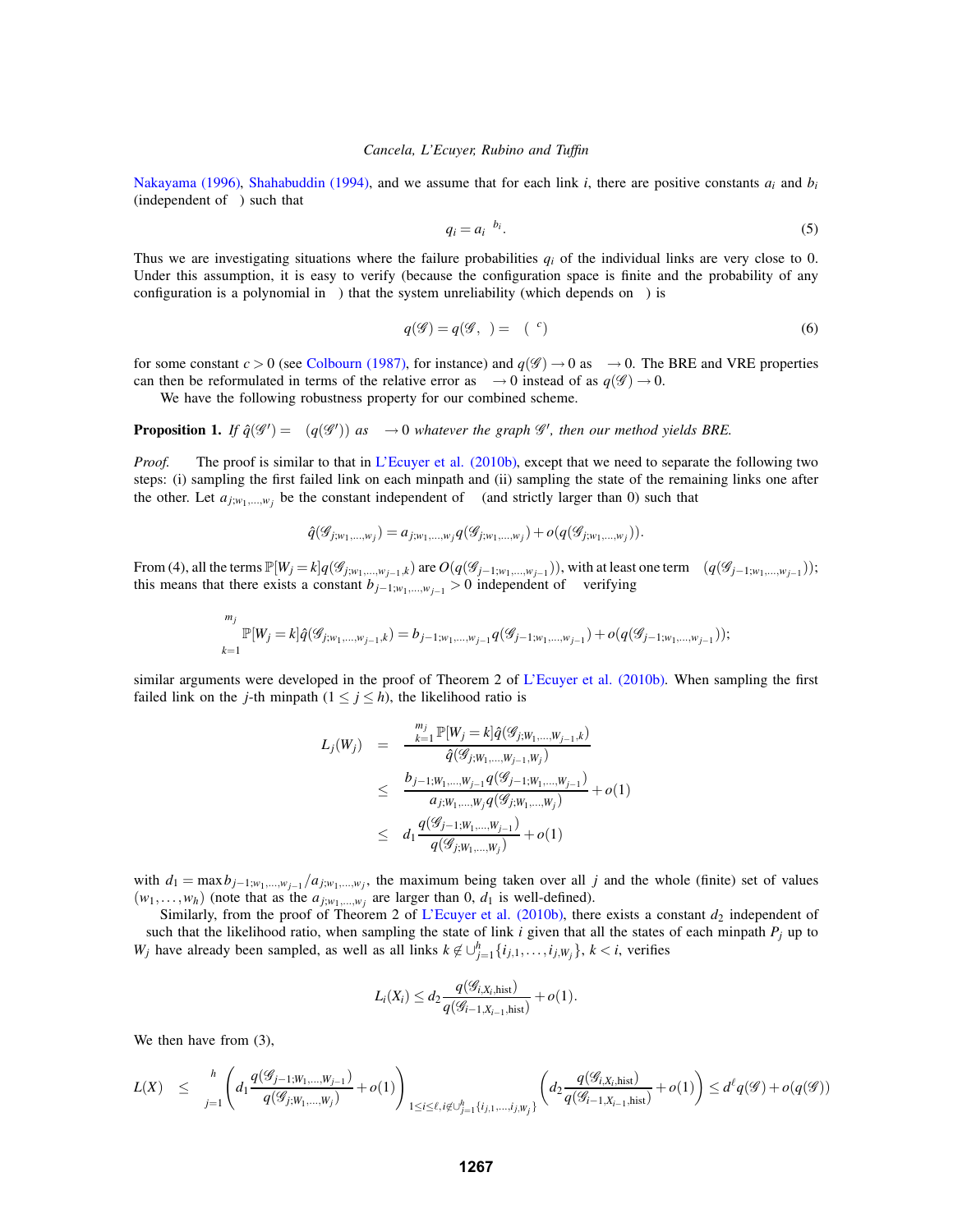with  $d = \max(d_1, d_2, 1)$ .

Due to the finite number of terms in the sum (in the expectation formula), we have

$$
\widetilde{\mathbb{E}}[(Y')^2] \leq \widetilde{\mathbb{E}}[(L(X))^2] \leq d^{2\ell}(q(\mathscr{G}))^2 + o((q(\mathscr{G}))^2),
$$

meaning that BRE property is verified.

**Corollary 2.** With the mincut-maxprob approximation,  $\hat{q}(\mathscr{G}') = \Theta(q(\mathscr{G}'))$  as  $\varepsilon \to 0$  whatever be the graph  $\mathscr{G}'$ . As *a consequence, we always get the BRE property with our method.*

*Proof.* This corollary is a direct consequence of Proposition 1. The fact that  $\hat{q}(\mathscr{G}') = \Theta(q(\mathscr{G}'))$  is proved in L'Ecuyer et al. (2010b). It basically comes from the fact that if  $q(\mathscr{G}') = \Theta(\varepsilon^{c'})$  for some  $c' > 0$ , the mincut-maxprob approximation is also  $\Theta(\varepsilon^{c'})$  otherwise, there would be a contradiction with its definition).  $\Box$ 

There are situations where not only the BRE property but also the VRE property is verified using the mincutmaxprob approximation. The next proposition provides sufficient (but unnecessary) conditions for that. Define  $\mathcal{S}_1 = \{x \in \{0,1\}^{\ell} : \phi(x) = 1 \text{ and } \widetilde{\mathbb{P}}[X = x] = \Theta(1)\}$  and  $\mathcal{S}_0 = \{x \in \{0,1\}^{\ell} : \phi(x) = 1 \text{ and } \widetilde{\mathbb{P}}[X = x] = o(1)\},$  the sets of configurations under which the system fails and which are no longer rare and still rare, respectively, under IS.

**Proposition 2.** Suppose that the assumptions of Proposition 1 hold and that for each configuration of  $\mathcal{S}_1$ , we have:

*(i) When sampling the first failed link Wj on minpath Pj, for every j and every w such that*

$$
\mathbb{P}[W_j=w]\hat{q}(\mathcal{G}_{j;w_1,\ldots,w_{j-1},w})=\Theta(\sum_{k=1}^{m_j}\mathbb{P}[W_j=k]\hat{q}(\mathcal{G}_{j;w_1,\ldots,w_{j-1},k})),
$$

*we have*

$$
\hat{q}(\mathcal{G}_{j;w_1,\ldots,w_{j-1},w})/q(\mathcal{G}_{j;w_1,\ldots,w_{j-1},w})\to c_j(w_1,\ldots,w_{j-1})
$$

 $as \varepsilon \to 0$ , where  $c_j(w_1, \ldots, w_{j-1})$  *is independent of w, and c<sub>j</sub>*(*w*<sub>1</sub>,...,*w*<sub>*i*−1</sub>) = 1 *if there is only one such w. (ii)* When sampling the remaining links, for all  $x = (x_1, \ldots, x_\ell) \in \mathcal{S}_1$ , one of the following three conditions of *Theorem 5 of L'Ecuyer et al. (2010b) is verified:*

*either*

$$
\frac{\widehat{q}(\mathcal{G}_{i,1,\text{hist}})}{q(\mathcal{G}_{i,1,\text{hist}})} = \frac{\widehat{q}(\mathcal{G}_{i,0,\text{hist}})}{q(\mathcal{G}_{i,0,\text{hist}})} + o(1),
$$
\n*or*  $x_i = 0$ ,  $\widehat{q}(\mathcal{G}_{i,0,\text{hist}}) = q(\mathcal{G}_{i,0,\text{hist}}) + (q(\mathcal{G}_{i,0,\text{hist}}))$ , and  $(1 - q_i)\widehat{q}(\mathcal{G}_{i,1,\text{hist}}) = o(q_i\widehat{q}(\mathcal{G}_{i,0,\text{hist}}))$   
\n*or*  $x_i = 1$ ,  $\widehat{q}(\mathcal{G}_{i,1,\text{hist}}) = q(\mathcal{G}_{i,1,\text{hist}}) + (q(\mathcal{G}_{i,1,\text{hist}}))$ , and  $q_i\widehat{q}(\mathcal{G}_{i,0,\text{hist}}) = o((1 - q_i)\widehat{q}(\mathcal{G}_{i,1,\text{hist}}))$ .

*Then, the VRE property is verified.*

*Proof.* The second moment is decomposed in two terms using the sets of configurations  $\mathscr{S}_1$  and  $\mathscr{S}_0$ :

$$
\widetilde{\mathbb{E}}[\phi(X)L^{2}(X)] = \sum_{x \in \mathscr{S}_{1}} \phi(x)L^{2}(x)\widetilde{\mathbb{P}}[X=x] + \sum_{x \in \mathscr{S}_{0}} \phi(x)L^{2}(x)\widetilde{\mathbb{P}}[X=x].
$$
\n(7)

As in the proof of Proposition 1, there exists a constant  $d > 0$ , independent of  $\varepsilon$ , such that  $L^2(x) \leq d^{2m}(q(\mathscr{G}))^2$  +  $o((q(\mathscr{G}))^2)$ , and, because  $\mathscr{S}_0$  is finite,

$$
\sum_{x \in \mathscr{S}_0} \phi(x) L^2(x) \widetilde{\mathbb{P}}[X=x] \leq (d^{2m}(q(\mathscr{G}))^2 + o((q(\mathscr{G}))^2)) \sum_{x \in \mathscr{S}_0} \phi(x) \widetilde{\mathbb{P}}[X=x],
$$

 $\Box$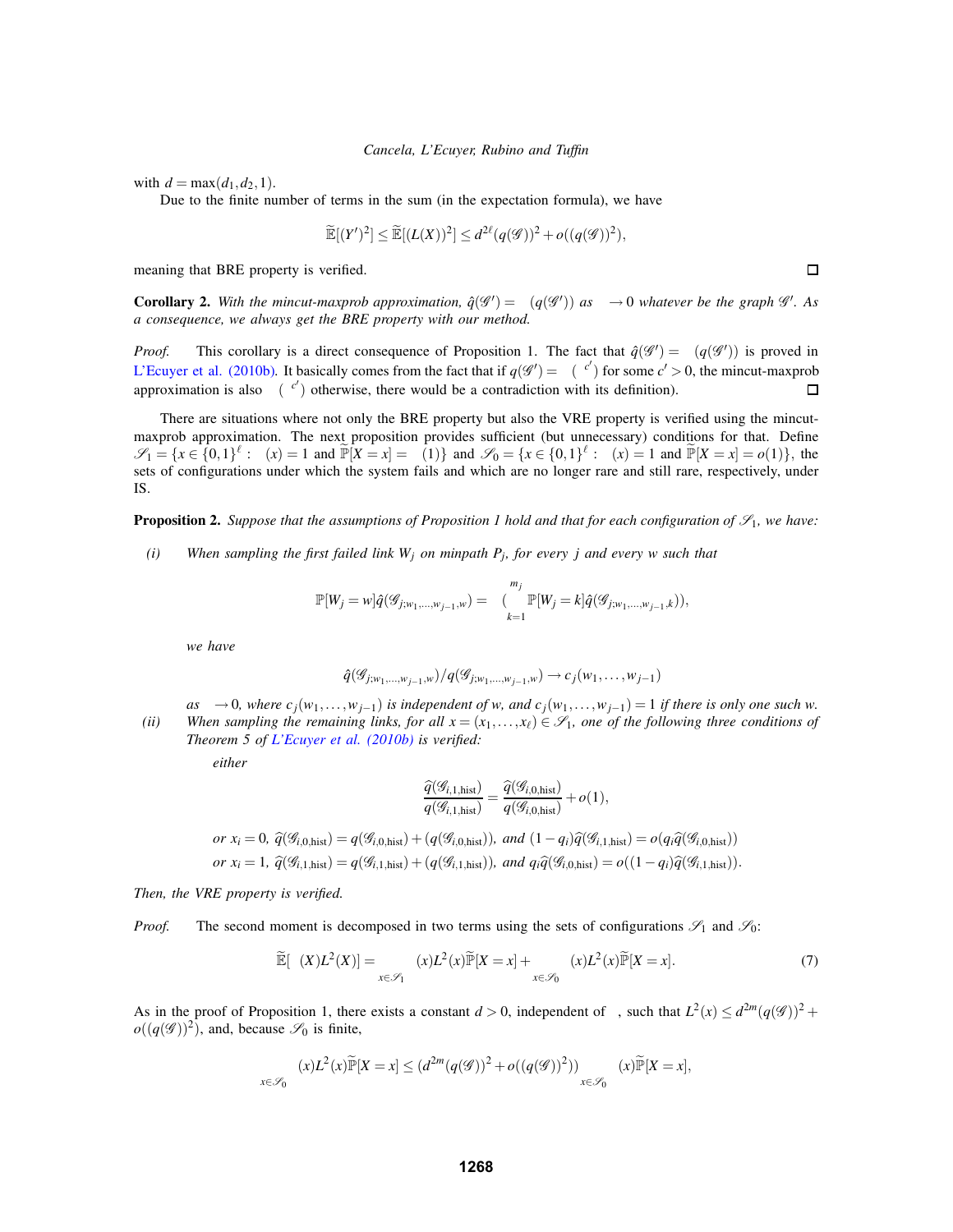with this last sum being  $o(1)$ , as a *finite* sum of terms that are all  $o(1)$ . Consequently,

$$
\sum_{x \in \mathscr{S}_0} \phi(x) L^2(x) \widetilde{\mathbb{P}}[X = x] = o((q(\mathscr{G}))^2).
$$

For the first term on the right side of (7), on  $\mathscr{S}_1$  it has been proved in L'Ecuyer et al. (2010b) that  $d_2 = 1$  in the proof of Proposition 1, under our assumption (ii). For  $x \in \mathscr{S}_1$ , it is easy to check that the corresponding value *w* of  $W_i$  is necessarily such that  $\mathbb{P}[W_j = w] \hat{q}(\mathcal{G}_{j;w_1,\dots,w_{j-1},w}) = \Theta(\sum_{k=1}^{m_j} \mathbb{P}[W_j = k] \hat{q}(\mathcal{G}_{j;w_1,\dots,w_{j-1},k}))$ , otherwise  $\widetilde{\mathbb{P}}[W_j = k] = o(1)$  and so would be  $\widetilde{\mathbb{P}}[X = x]$ . Let  $\mathcal{M}_j = \{w \in \{1, ..., m_j\} : \mathbb{P}[W_j = w] \hat{q}(\mathcal{G}_{j;w_1,...,w_{j-1},w}) = \Theta(\sum_{k=1}^{m_j} \mathbb{P}[W_j = k] \hat{q}(\mathcal{G}_{j;w_1,...,w_{j-1},k}))\}$ <br>be the set of indices for which  $[W_j = k]$  is not rare under IS. We then

$$
L_j(W_j) = \frac{\sum_{k=1}^{m_j} \mathbb{P}[W_j = k] \hat{q}(\mathscr{G}_{j;W_1,\ldots,W_{j-1},k})}{\hat{q}(\mathscr{G}_{j;W_1,\ldots,W_{j-1},W_j})}
$$
  
\n
$$
= \frac{\sum_{k \in \mathscr{M}_j} \mathbb{P}[W_j = k] \hat{q}(\mathscr{G}_{j;W_1,\ldots,W_{j-1},k}) + o(1)}{\hat{q}(\mathscr{G}_{j;W_1,\ldots,W_{j-1},W_j})}
$$
  
\n
$$
= \frac{\sum_{k \in \mathscr{M}_j} \mathbb{P}[W_j = k] c_j(W_1,\ldots,W_{j-1}) q(\mathscr{G}_{j;W_1,\ldots,W_{j-1},k}) + o(1)}{c_j(W_1,\ldots,W_{j-1}) q(\mathscr{G}_{j;W_1,\ldots,W_{j-1},W_j}) + o(1)}
$$
  
\n
$$
= \frac{\sum_{k \in \mathscr{M}_j} \mathbb{P}[W_j = k] q(\mathscr{G}_{j;W_1,\ldots,W_{j-1},k}) + o(1)}{q(\mathscr{G}_{j;W_1,\ldots,W_{j-1}})} + o(1).
$$

This gives  $d_1 = 1$  in the proof of Proposition 1 and

$$
\sum_{x \in \mathscr{S}_1} \phi(x) L^2(x) \widetilde{\mathbb{P}}[X = x] = (q(\mathscr{G}))^2 + o((q(\mathscr{G}))^2).
$$
\n(8)

Combining the results for the two terms, we have that  $\widehat{\text{Var}}[\phi(X)L(X)] \leq \widetilde{\mathbb{E}}[L^2(X)] - (q(\mathscr{G}))^2 = o((q(\mathscr{G}))^2)$ .  $\Box$ 

**Remark 2.** Sufficient conditions for getting the BRE property for the above conditional Monte Carlo method were derived in Cancela, Rubino, and Tuffin (2005). When additionally using zero-variance approximation, we obtain the stronger property that BRE is *always* verified, and even VRE can be obtained in some cases.

## **4 NUMERICAL ILLUSTRATIONS**

**Example 1.** Consider the small example of Figure 1, where we want to compute the probability that the gray nodes *A* and *D* are disconnected. The links are assumed homogeneous, with unreliabilities  $q_i = \varepsilon$  for  $i = 1, \ldots, 5$ . We consider  $\mathcal{P} = \{\{1,4\},\{2,5\}\}\.$  Here  $p = (1 - (1 - \varepsilon)^2)^2 = (2\varepsilon - \varepsilon^2)^2$ . For this small model, one can easily list the 32 possible configurations, identify those that lead to disconnected nodes *A* and *D* (there are 16), compute their original probabilities and their probabilities under IS, compute their contribution to the second moment of random variable *Y*, and then compute the exact unreliability and exact variances. The exact value is  $q(\mathscr{G}) = 2\varepsilon^2 + 2\varepsilon^3 - 5\varepsilon^4 + 2\varepsilon^5$ . For the conditional Monte Carlo (CMC) method,  $\sigma^2 = 4\epsilon^4 - 8\epsilon^5 - 10\epsilon^6 + 42\epsilon^7 - 46\epsilon^8 + 22\epsilon^9 - 4\epsilon^{10}$ , while for the combination method,  $\hat{\sigma}^2 = 4\varepsilon^5 - 15\varepsilon^6 + 20\varepsilon^7 - 9\varepsilon^8 - 3\varepsilon^9 + 4\varepsilon^{10} - \varepsilon^{11}$ . We see that VRE is verified for the Combination method, whereas only BRE is verified for CMC. One can check from L'Ecuyer et al. (2010b) that the Combination method and ZVA give *exactly* the same IS probability whatever the configuration. As a consequence, the variance is also exactly the same.

**Example 2.** We now consider an example with the topology depicted in Figure 2, where the source *s* and the terminal node *t* are connected through *h* disjoint paths  $P_1 \cdots, P_h$ , having no node in common excepted *s* and *t*. In such a model, it is immediate that  $p = \mathbb{P}(C) = q$ , since, if every path in  $\mathcal{P} = \{P_1 \cdots, P_h\}$  has at least one link down, there is no way to joint *t* from *s*, and reciprocally, if *s* and *t* are unconnected, then necessarily at least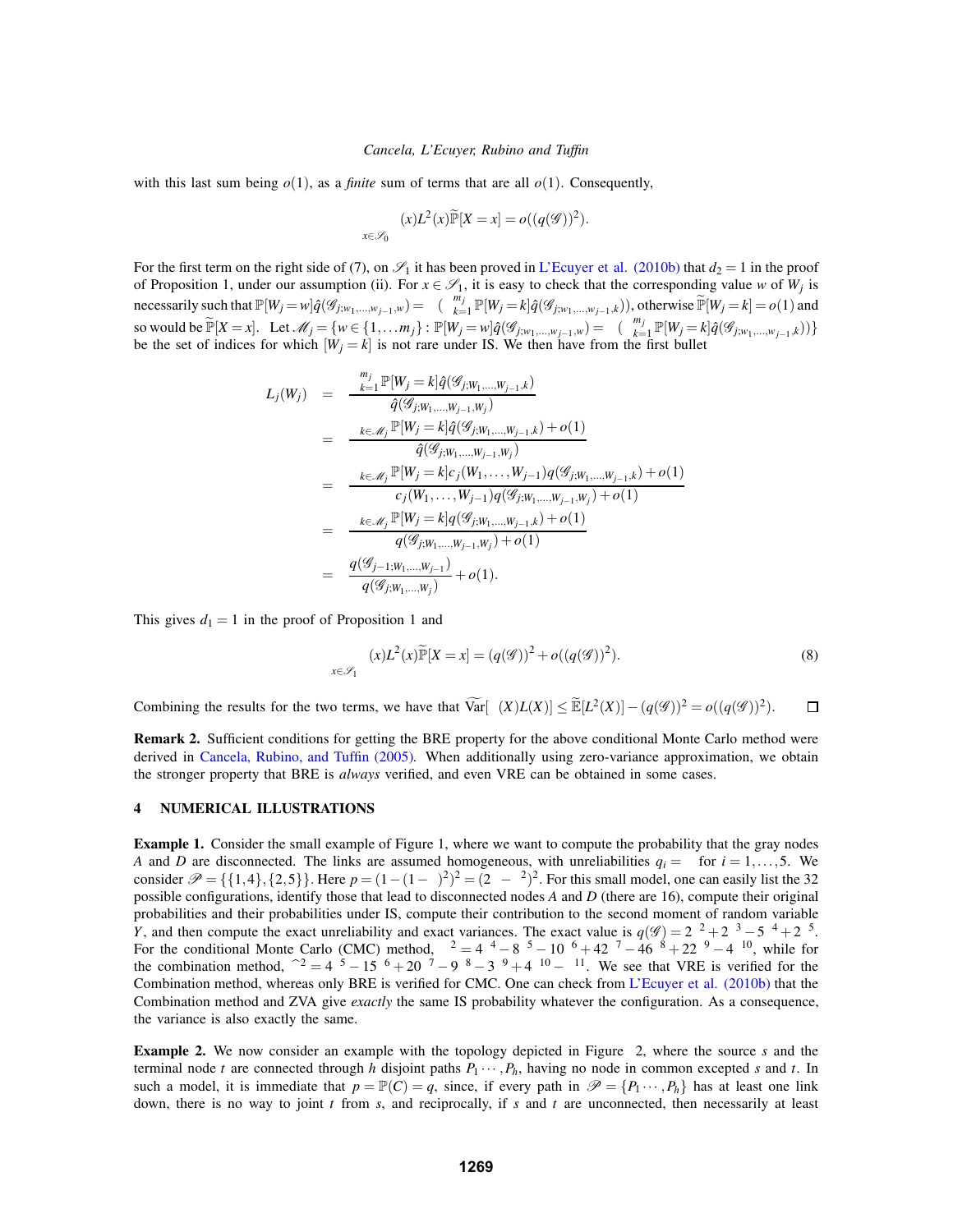

Figure 1: Graph topology with five links and two nodes requiring to be connected

one link in any of the *h* paths has a failed link. This means that using the CMC method, by definition, the sum of the probabilities of the failing configurations under the CMC sampling procedure is 1 (remember that we are conditioning with respect to the event *C*), and then, the variance of the CMC estimator is

$$
\sigma^{2} = p^{2} \sum_{x \in \{0,1\}^{5}} \phi(x) \mathbb{P}[X = x] - (q(\mathcal{G}))^{2} = p^{2} - (q(\mathcal{G}))^{2} = 0.
$$

In this type of topology, the combination method will sample exactly as the CMC one, leading to a zero-variance estimator as well.



Figure 2: Graph topology made of three direct and independent paths

Let us now illustrate numerically the power of the method on three examples. The first two, the Arpanet and the dodecahedron topologies, are benchmark topologies used in the literature (Cancela, El Khadiri, and Rubino 2009). The third one is a topology made of direct paths with few arcs connecting the paths. In the tables, the methods are abbreviated by CMC for the conditional Monte Carlo method based on minpaths but without IS, ZVA for the zero-variance IS approximation of L'Ecuyer et al. (2010b) where no conditional expectation is used, i.e., the method for which (2) is used successively for all links, and "Combination" when both methods are combined as described earlier. This will help weighting the relative importance of IS and conditioning. In all illustrations, we consider the homogeneous case, where all links have the same unreliability  $\varepsilon$ , and we want to compute the probability that nodes *s* and *t* are disconnected. In the general non-homogeneous case, ZVA and "Combination" are known to yield at least BRE, which is not the case for CMC; we focus on the homogeneous case to illustrate the potential gain in the less advantageous situation.

**Example 3.** The first topology, presented in Figure 3, is the topology of a version of the Arpanet ("Advanced Research Projects Agency Network"), the first packet-based network in the USA, at the beginning of its life-time. Links are ordered as displayed in Figure 3. We compare in Table 1 the results obtained for our method with the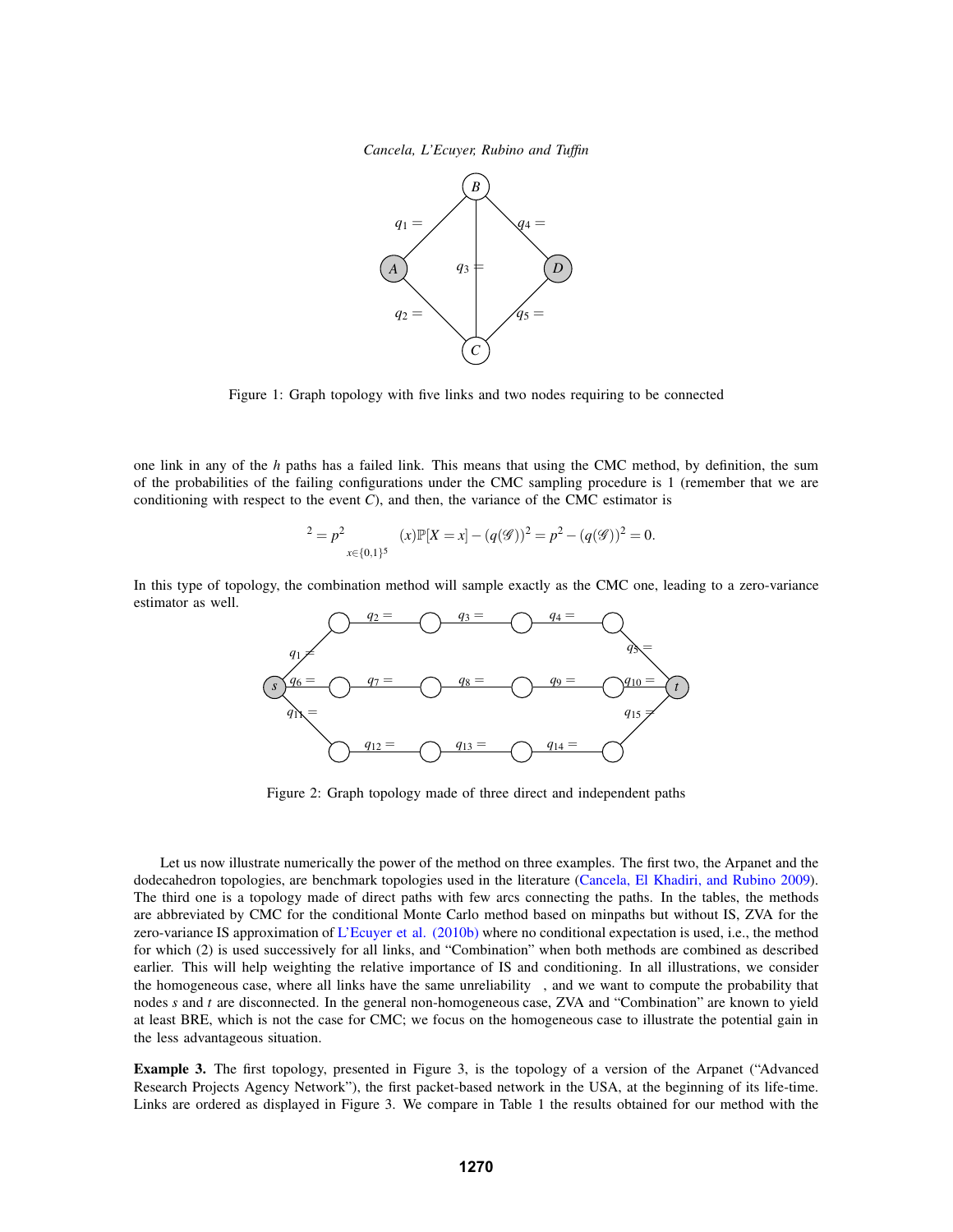

Figure 3: A version of the Arpanet topology.

cases where only zero-variance approximation is used and only conditional Monte Carlo based on the selected paths is used, this for various values of  $\varepsilon$ . We consider two disjoint paths, the first one made of links  $\{1,3,6,9,11,12\}$ , and the second one made of links {2,20,19,21,22,23,24,25,26}.

Table 1: Empirical results for the Arpanet topology, for  $n = 10^4$  and four values of  $\varepsilon$ .

| Method      | ε         | Estimate                | Std deviation<br>95% Confidence interval         |                         | Relative error |
|-------------|-----------|-------------------------|--------------------------------------------------|-------------------------|----------------|
| <b>CMC</b>  | $10^{-1}$ | $9.406 \times 10^{-2}$  | $(9.142 \times 10^{-2}, 9.670 \times 10^{-2})$   | $1.347 \times 10^{-1}$  | 1.43           |
| <b>CMC</b>  | $10^{-3}$ | $5.875 \times 10^{-6}$  | $(5.546 \times 10^{-6}, 6.203 \times 10^{-6})$   | $1.675 \times 10^{-5}$  | 2.85           |
| <b>CMC</b>  | $10^{-5}$ | $5.837 \times 10^{-10}$ | $(5.508 \times 10^{-10}, 6.166 \times 10^{-10})$ | $1.677 \times 10^{-9}$  | 2.87           |
| <b>CMC</b>  | $10^{-6}$ | $5.837 \times 10^{-12}$ | $(5.509 \times 10^{-12}, 6.166 \times 10^{-12})$ | $1.677 \times 10^{-11}$ | 2.87           |
| <b>ZVA</b>  | $10^{-1}$ | $9.295 \times 10^{-2}$  | $(8.469 \times 10^{-2}, 1.0121 \times 10^{-1})$  | $4.214 \times 10^{-1}$  | 4.53           |
| <b>ZVA</b>  | $10^{-3}$ | $5.956 \times 10^{-6}$  | $(5.794 \times 10^{-6}, 6.118 \times 10^{-6})$   | $8.260 \times 10^{-6}$  | 1.39           |
| <b>ZVA</b>  | $10^{-5}$ | $5.897 \times 10^{-10}$ | $(5.748 \times 10^{-10}, 6.045 \times 10^{-10})$ | $7.575 \times 10^{-10}$ | 1.28           |
| <b>ZVA</b>  | $10^{-6}$ | $5.897 \times 10^{-12}$ | $(5.748 \times 10^{-12}, 6.045 \times 10^{-12})$ | $7.575 \times 10^{-12}$ | 1.28           |
| Combination | $10^{-1}$ | $9.245 \times 10^{-2}$  | $(8.780 \times 10^{-2}, 9.710 \times 10^{-2})$   | $2.372 \times 10^{-1}$  | 2.57           |
| Combination | $10^{-3}$ | $6.093 \times 10^{-6}$  | $(6.007 \times 10^{-6}, 6.180 \times 10^{-6})$   | $4.408 \times 10^{-6}$  | 0.723          |
| Combination | $10^{-5}$ | $6.065 \times 10^{-10}$ | $(5.987 \times 10^{-10}, 6.144 \times 10^{-10})$ | $4.000 \times 10^{-10}$ | 0.659          |
| Combination | $10^{-6}$ | $6.065 \times 10^{-12}$ | $(5.986 \times 10^{-12}, 6.143 \times 10^{-12})$ | $4.000 \times 10^{-12}$ | 0.659          |

The results shown are based on a sample size of  $n = 10<sup>4</sup>$ . The first column of the table indicates the methods employed. The second one shows the values of  $\varepsilon$  considered. The third one gives the estimates of the network unreliability computed by the different methods. The fourth column gives a 95% confidence interval, and the fifth and sixth ones give the standard deviation and the relative error for a single random variate. The results show a large degree of agreement in the estimations computed by all the methods. The CMC method results are consistent with a BRE situation, as the relative error first grows but then gets stable when  $\varepsilon$  approaches zero. Both the ZVA and the combined methods have higher relative error than CMC for the less reliable network ( $\varepsilon = 10^{-1}$ ), but improve substantially for smaller values of this parameter. Their behavior is also consistent with a BRE situation. The combined method has the best results, attaining a relative error almost half of the ZVA one.

**Example 4.** We now look at another classical topopology, made of 20 nodes and 30 links, the dodecahedron topology as shown in Figure 4. Links are ordered arbitrarily, according to their numbering in the figure. The set  $\mathscr P$  is made of three paths, {3,9,18,25,26,30}, {1,5,12,19,20,28} and {2,7,15,23,22,29}. The empirical results appear in Table 2.

The results for ZVA algorithm are taken from L'Ecuyer et al.  $(2010b)$ . The confidence intervals show again good agreement between the different estimations. As in the previous case, CMC provides a relative error which first grows and then seems to approach an upper bound, as could be expected in a BRE situation. On the other hand, the ZVA and the combined method yield similar results, both with much smaller relative errors than CMC. The relative errors moreover diminish substantially when <sup>ε</sup> gets smaller, as would be expected in a VRE situation.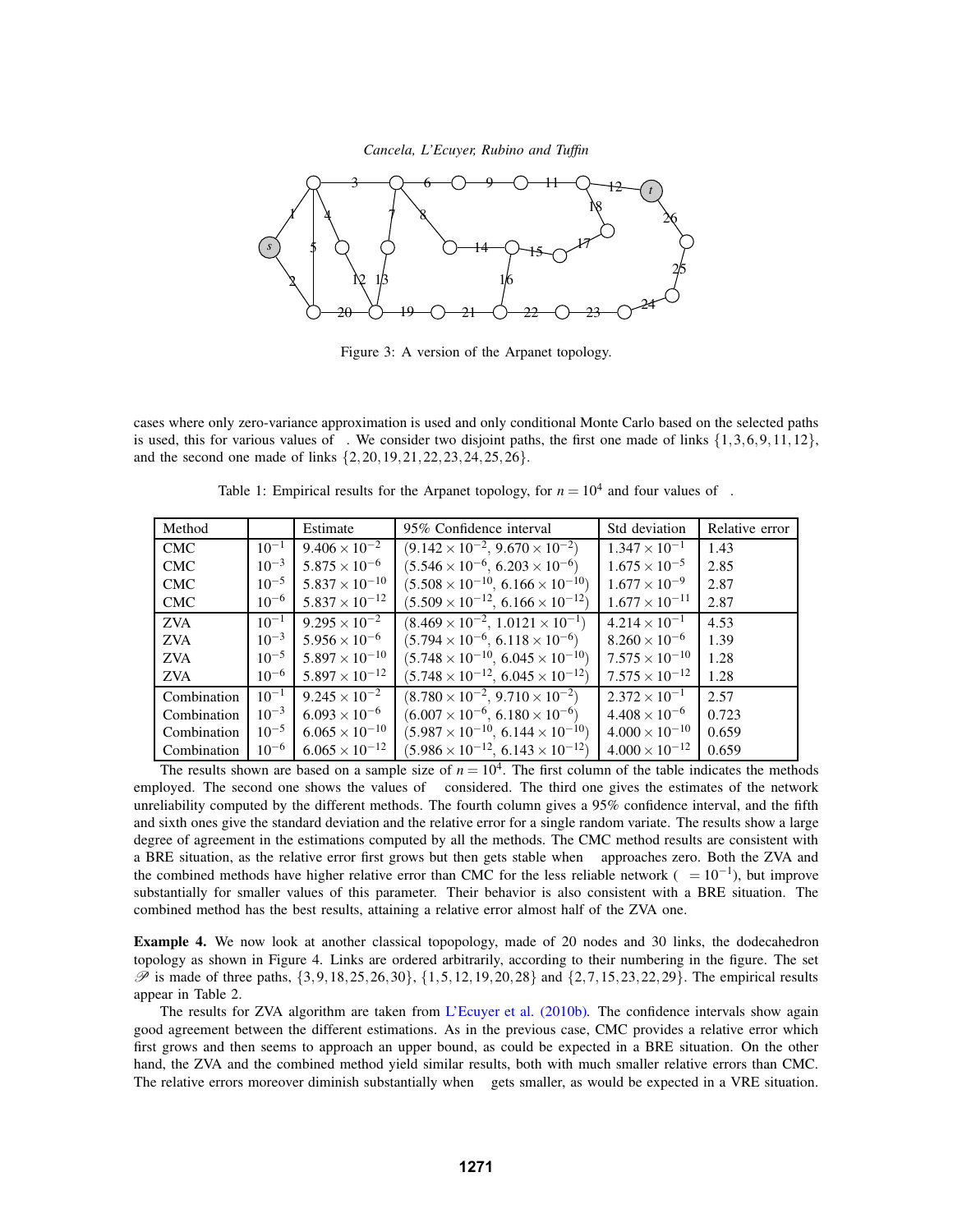

Figure 4: Dodecahedron topology

| Method      | $\mathcal{E}$ | Estimate                 | Std deviation<br>95% Confidence interval            |                         | Relative error |
|-------------|---------------|--------------------------|-----------------------------------------------------|-------------------------|----------------|
| <b>CMC</b>  | $10^{-1}$     | $2.531 \times 10^{-3}$   | $(2.218 \times 10^{-3}, 2.843 \times 10^{-3})$      | $1.594 \times 10^{-2}$  | 6.30           |
| <b>CMC</b>  | $10^{-2}$     | $1.864 \times 10^{-6}$   | $1.487 \times 10^{-6}$ , $2.241 \times 10^{-6}$ )   | $1.924 \times 10^{-5}$  | 10.3           |
| <b>CMC</b>  | $10^{-3}$     | $1.844 \times 10^{-9}$   | $(1.456 \times 10^{-9}, 2.232 \times 10^{-9})$      | $1.980 \times 10^{-8}$  | 10.7           |
| <b>CMC</b>  | $10^{-4}$     | $1.856 \times 10^{-12}$  | $(1.466 \times 10^{-12}, 2.247 \times 10^{-12})$    | $1.993 \times 10^{-11}$ | 10.7           |
| <b>ZVA</b>  | $10^{-1}$     | $2.896 \times 10^{-3}$   | $(2.8276 \times 10^{-3}, 2.9645 \times 10^{-3})$    | $3.491 \times 10^{-3}$  | 1.2.           |
| <b>ZVA</b>  | $10^{-2}$     | $2.0678 \times 10^{-6}$  | $(2.0611 \times 10^{-6}, 2.0744 \times 10^{-6})$    | $3.425 \times 10^{-7}$  | 0.17           |
| <b>ZVA</b>  | $10^{-3}$     | $2.0076 \times 10^{-9}$  | $(2.0053 \times 10^{-9}, 2.0099 \times 10^{-9})$    | $1.145 \times 10^{-10}$ | 0.057          |
| <b>ZVA</b>  | $10^{-4}$     | $2.0007 \times 10^{-12}$ | $(2.0000 \times 10^{-12}, 2.0014 \times 10^{-12})$  | $3.464 \times 10^{-14}$ | 0.017          |
| Combination | $10^{-1}$     | $2.901 \times 10^{-3}$   | $(2.839 \times 10^{-3}, 2.963 \times 10^{-3})$      | $3.147 \times 10^{-3}$  | 1.08           |
| Combination | $10^{-2}$     | $2.063 \times 10^{-6}$   | $(2.054 \times 10^{-6}, 2.072 \times 10^{-6})$      | $4.607 \times 10^{-7}$  | 0.223          |
| Combination | $10^{-3}$     | $2.008 \times 10^{-9}$   | $(2.0053 \times 10^{-9}, 2.0111 \times 10^{-9})$    | $1.486 \times 10^{-10}$ | 0.0740         |
| Combination | $10^{-4}$     | $2.0019 \times 10^{-12}$ | $(1.9996 \times 10^{-12}, 2.00096 \times 10^{-12})$ | $3.466 \times 10^{-14}$ | 0.0173         |

Table 2: Empirical results for the dodecahedron topology, for  $n = 10^4$  and four values of  $\varepsilon$ .

**Example 5.** Consider finally the topology of Figure 2 where we add an arc from the third node on the highest path (between links 2 and 3) to the node just below it, and another one connecting the node between links 8 and 9 and the node just below it. We will refer to this topology as the "almost direct" one. Table 3 displays the results. BRE is actually verified in each case, but the smallest variance is obtained for the combined method. The improvement in the relative error is already significant for the less reliable case ( $\varepsilon = 10^{-2}$ ), and attains an order of magnitude in the most reliable case considered ( $\varepsilon = 10^{-4}$ ).

We have compared the accuracy of estimators for fixed values of sample sizes. On the other hand, computational times are also different due for instance to the time required to find mincuts with maximal probability at each step of the sampling process. Table 4 displays the relative time for the ZVA and combination techniques, compared with CMC, for all the above examples. We see that the additional CPU time is non-negligible when using importance sampling, but the BRE property is ensured, and even VRE can be obtained in some cases.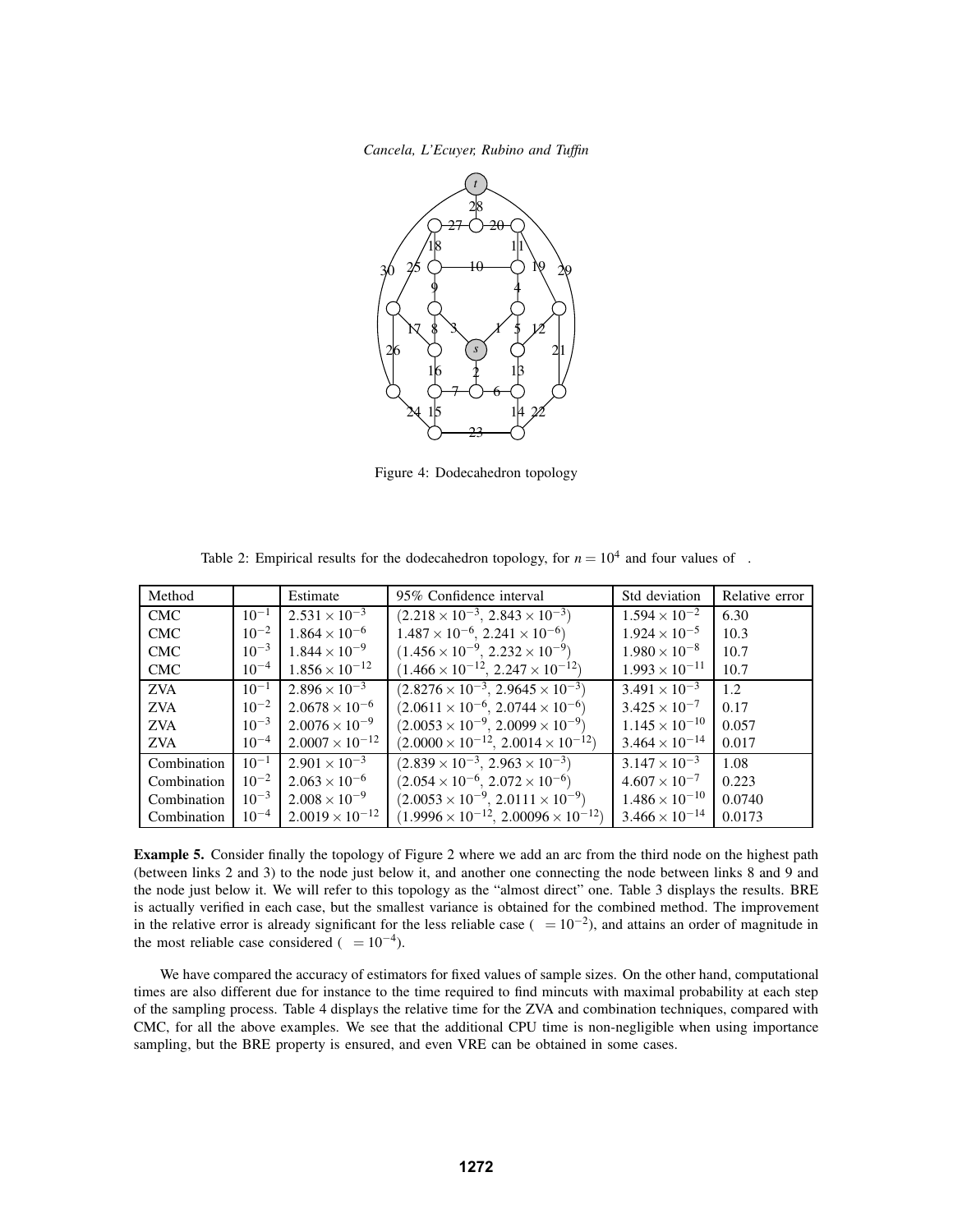| Method     | $\epsilon$ | Estimate                                   | 95% Confidence interval                          | Std deviation                 | Relative error |
|------------|------------|--------------------------------------------|--------------------------------------------------|-------------------------------|----------------|
| <b>CMC</b> | $10^{-2}$  | $3.271 \times 10^{-5}$                     | $(3.168 \times 10^{-5}, 3.375 \times 10^{-5})$   | $5.273 \times 10^{-5}$        | 1.61           |
| <b>CMC</b> |            | $10^{-4}$ 3.273 $\times$ 10 <sup>-11</sup> | $(3.165 \times 10^{-11}, 3.381 \times 10^{-11})$ | $5.494 \times 10^{-11}$ 1.69  |                |
| <b>ZVA</b> |            | $10^{-2}$ 3.300 $\times$ 10 <sup>-5</sup>  | $(3.220 \times 10^{-5}, 3.380 \times 10^{-5})$   | $4.073 \times 10^{-5}$ 0.81   |                |
| <b>ZVA</b> |            | $10^{-4}$ 3.255 $\times$ 10 <sup>-11</sup> | $(3.191 \times 10^{-11}, 3.319 \times 10^{-11})$ | $3.259 \times 10^{-11}$ 1.02  |                |
| Comb       |            | $10^{-2}$ 3.317 $\times$ 10 <sup>-5</sup>  | $(3.289 \times 10^{-5}, 3.344 \times 10^{-5})$   | $1.411 \times 10^{-5}$        | 0.42           |
| Comb       |            | $10^{-4}$ 3.306 $\times 10^{-11}$          | $(3.293 \times 10^{-11}, 3.317 \times 10^{-11})$ | $6.153 \times 10^{-12}$ 0.185 |                |

Table 3: Empirical results for the topology of Figure 2 with two additional links between direct paths, for  $n = 10^4$ and two values of  $\varepsilon$ .

Table 4: Empirical relative CPU times for ZVA and the combined methods with respect to CMC, when  $n = 10^4$ and for various values of  $\varepsilon$ .

| Topology      | ε         | <b>ZVA</b> | Combination |
|---------------|-----------|------------|-------------|
| Arpanet       | $10^{-1}$ | 57.5       | 100         |
| Arpanet       | $10^{-3}$ | 63.5       | 90.4        |
| Arpanet       | $10^{-5}$ | 63.9       | 91.1        |
| Arpanet       | $10^{-6}$ | 66.3       | 90.5        |
| Dodecahedron  | $10^{-1}$ | 71.8       | 110         |
| Dodecahedron  | $10^{-2}$ | 70.7       | 93.5        |
| Dodecahedron  | $10^{-3}$ | 70.6       | 91.2        |
| Dodecahedron  | $10^{-4}$ | 70.5       | 90.5        |
| Almost direct | $10^{-2}$ | 35.6       | 60.2        |
| Almost direct | 10        | 36.2       | 61.2        |

## **ACKNOWLEDGMENTS**

This work has been supported by INRIA's associated team MOCQUASIN to all authors, and NSERC-Canada and a Canada Research Chair to the second author.

## **REFERENCES**

Asmussen, S., and P. W. Glynn. 2007. *Stochastic simulation*. New York: Springer-Verlag.

- Ball, M. O. 1986, Aug.. Computational complexity of network reliability analysis: An overview. *IEEE Transactions on Reliability* 35 (3): 230–239.
- Cancela, H., M. El Khadiri, and G. Rubino. 2009. Rare event analysis by monte carlo techniques in static models. In *Rare Event Simulation Using Monte Carlo Methods*, ed. G. Rubino and B. Tuffin, 145–170. Wiley. Chapter 7.
- Cancela, H., P. L'Ecuyer, M. Lee, G. Rubino, and B. Tuffin. 2009. Analysis and improvements of path-based methods for Monte Carlo reliability evaluation of static models. In *Simulation Methods for Reliability and Availability of Complex Systems*, ed. S. M. J. Faulin, A. A. Juan and E. Ramirez-Marquez. Springer Verlag.
- Cancela, H., G. Rubino, and B. Tuffin. 2005. New measures of robustness in rare event simulation. In *Proceedings of the 2005 Winter Simulation Conference*, ed. M. E. Kuhl, N. M. Steiger, F. B. Armstrong, and J. A. Joines, 519–527: IEEE Press.

Colbourn, C. J. 1987. *The combinatorics of network reliability*. New York: Oxford University Press.

- L'Ecuyer, P., J. H. Blanchet, B. Tuffin, and P. W. Glynn. 2010a. Asymptotic robustness of estimators in rare-event simulation. *ACM Transactions on Modeling and Computer Simulation* 20 (1): Article 6.
- L'Ecuyer, P., G. Rubino, S. Saggadi, and B. Tuffin. 2010b. Approximate zero-variance importance sampling for static network reliability estimation. Submitted. Available http://www.irisa.fr/dionysos/pages\_perso/tuffin/Publis/static-IS.pdf.